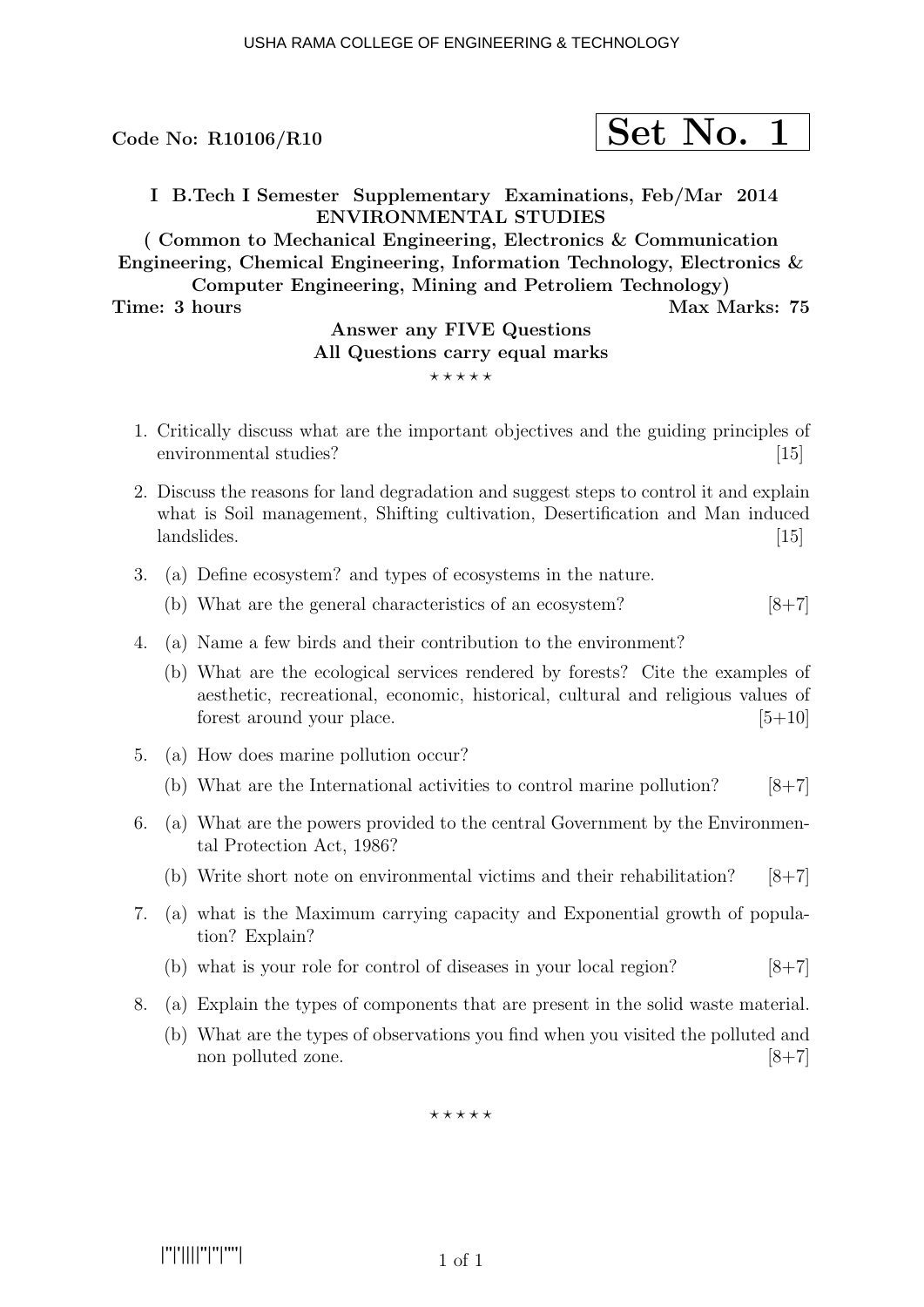# $\rm{Code~No:~R10106/R10} \qquad \qquad \textcolor{red}{\textbf{Set}~No.~2}$

I B.Tech I Semester Supplementary Examinations, Feb/Mar 2014 ENVIRONMENTAL STUDIES

( Common to Mechanical Engineering, Electronics & Communication Engineering, Chemical Engineering, Information Technology, Electronics & Computer Engineering, Mining and Petroliem Technology)

Time: 3 hours Max Marks: 75

## Answer any FIVE Questions All Questions carry equal marks  $***$ \*\*

- 1. Describe the guiding principles of environmental education? Give an account of formal and non-formal environmental education being imparted in India? [15]
- 2. (a) Is it necessary to construct multipurpose dams, if not suggest alternatives and discuss the impact of dams on forests and tribal people?
	- (b) Discuss any two case studies of people's movement against construction of dams.  $[8+7]$
- 3. (a) What roles do autotrophs and heterotrophs play in the ecosystem?
	- (b) Explain the process of a succession in a newly formed pond ecosystem. [8+7]
- 4. (a) What are the major biogeographical regions in India.
	- (b) Enumerate the biosphere reserves of India.  $[8+7]$
- 5. (a) How to control thermal pollution in Industries?
	- (b) Define noise pollution? How noise pollution can be controlled? [7+8]
- 6. (a) Discuss the salient features of Wild life (protection)Act,1972
	- (b) Discuss the salient features of Forest (conservation) Act,  $1980$  [8+7]
- 7. (a) What do you mean by "Slum"? What kind of shelter does it provide?
	- (b) What are the objectives of UDHR by the United Nations?  $[8+7]$
- 8. (a) Explain the types of components which are present in the solid waste material.
	- (b) What are the types of observations you find when you visited a polluted and non polluted zone. [8+7]

 $\star \star \star \star \star$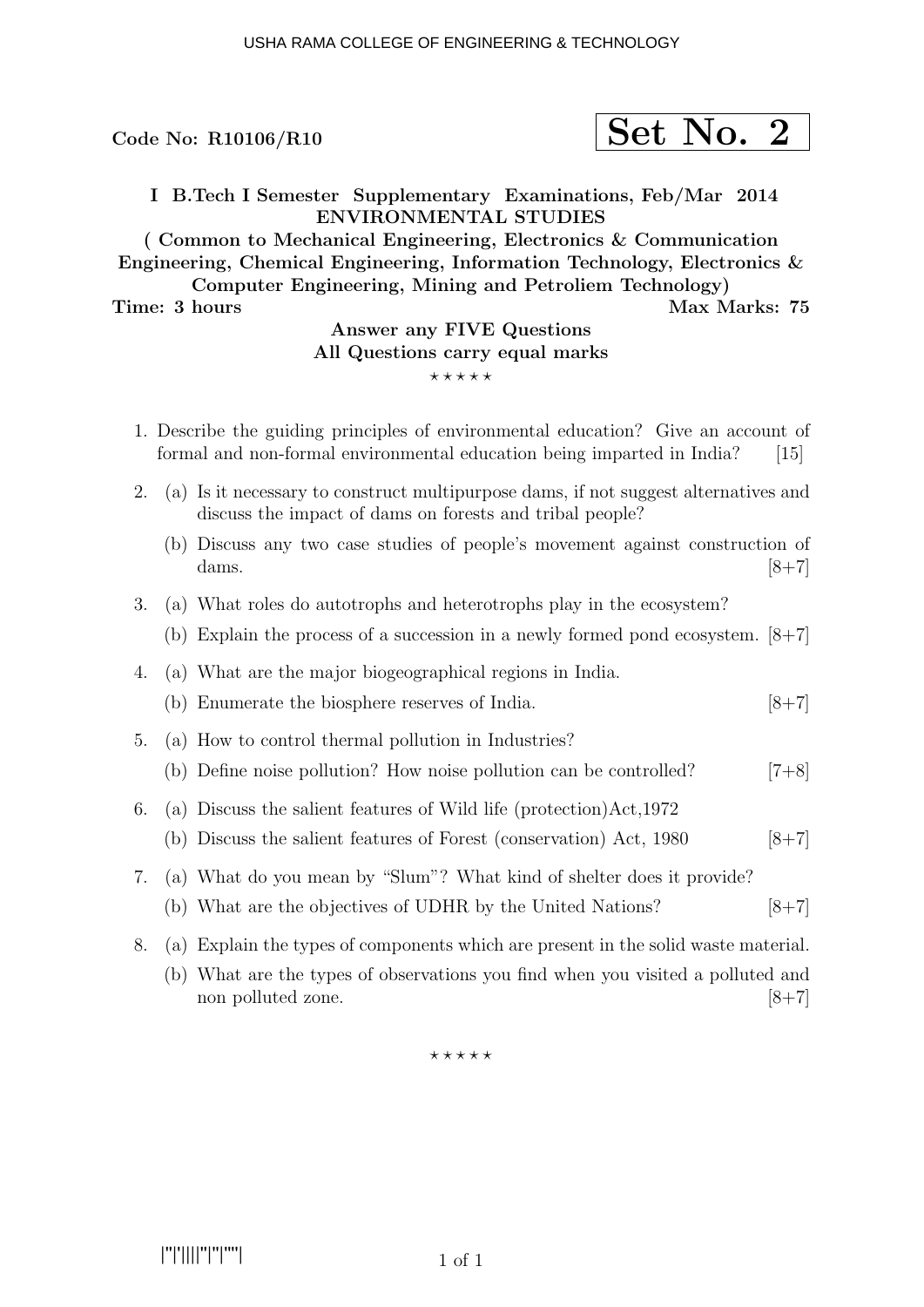Code No:  $R10106/R10$ 

I B.Tech I Semester Supplementary Examinations, Feb/Mar 2014 ENVIRONMENTAL STUDIES

( Common to Mechanical Engineering, Electronics & Communication Engineering, Chemical Engineering, Information Technology, Electronics & Computer Engineering, Mining and Petroliem Technology)

Time: 3 hours Max Marks: 75

#### Answer any FIVE Questions All Questions carry equal marks  $***$ \*\*

- 1. Write a detailed note on the various governmental institutions and organizations in the field of public awareness and preservation of natural assets? [15]
- 2. Explain the use of solar energy for the purpose of Solar water heating, Solar cooking, Solar electric power generation, Solar green houses and Solar drying of agriculture animal products. [15]

#### 3. Write note on:

- (a) Nitrogen cycle
- (b) Carbon cycle
- (c) Hydrological cycle  $[5+5+5]$
- 4. (a) Explain how the study of biodiversity is beneficial to human life.
	- (b) Explain about consumptive value of biodiversity. [8+7]
- 5. (a) How does degradation of pesticides take place in soil?
	- (b) What are the effects of using synthetic pesticides?  $[8+7]$
- 6. (a) Do you think moral values prevent pollution in the environment? Explain your view?
	- (b) Define climate change? Explain the sources and effects of Global warming?

 $[8+7]$ 

- 7. Write notes on the fallowing social security measures
	- (a) Life insurance
	- (b) Public Provident Fund
	- (c) Categorical benefits
	- (d) Employee's provident fund  $[5+5+5]$
- 8. (a) What are the types forests in India? Define them and give proper examples.

(b) What is the role of river water in preparing the EIA report for an Industry?  $[8+7]$ 

$$
\star\star\star\star\star
$$

|''|'||||''|''|''''|